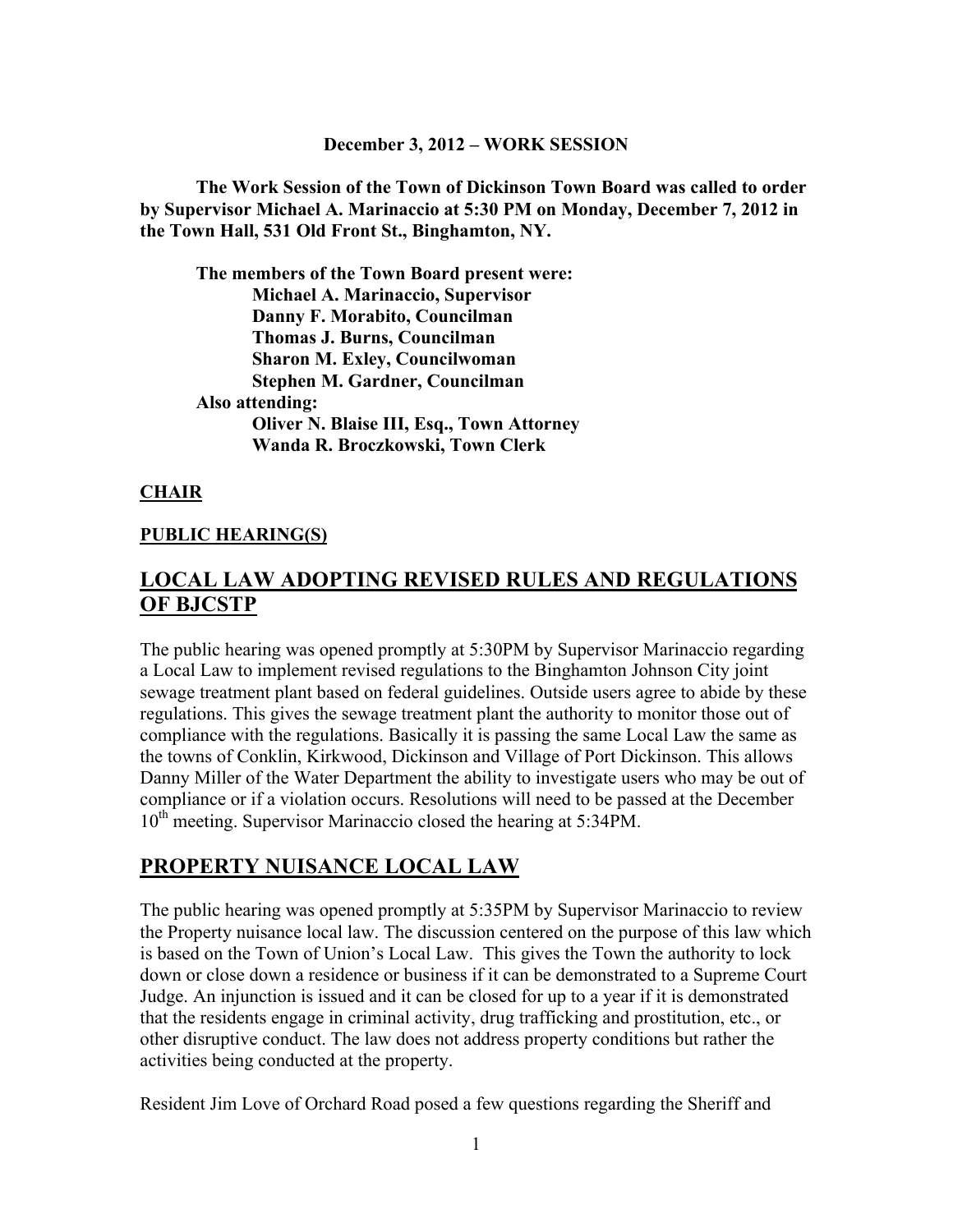State Police authority in these situations. Attorney Blaise stated if there is an issue the Town commences a judicial action. The Judge will review what has already been recorded at the property through police and code enforcement records. In reference to the Town of Union's law, how effective has it been for them? Ours was made more streamlined. According to Code Enforcement Officer Rafferty, Union has not used their laws to the fullest extent, but it should be noted it has been very useful regarding landlords. This law is based on what law enforcement does or already has recorded within the system. The law would rely on Law Enforcement agencies to present what has gone on in the past for the law to be successful.

With no further questions from the Town board Supervisor Marinaccio stated it will be voted on at the next week's board meeting December 10th. The hearing was closed at 5:44PM.

### **ATTORNEY**

# **UNIFORM TRAFFIC TICKET WITH VILLAGE**

Attorney Blaise met with Constable Kie and Port Dickinson Chief of Police Krause. We are making progress.

### **VILLAGE OF PORT DICKINSON WAYNE AVENUE WATER PIT AGREEMENT**

This lapsed 20 year agreement was reviewed by Danny Miller of the Water Department and Ron Lake our Town Engineer based on the following bill.

#### **The billing from Port Dickinson of \$1,400 annually covers and includes:**

- $\blacksquare$  The electric bill
- $\blacksquare$  10% of the salary

The basic question within the agreement was how to calculate the payments. Per Danny the dollar amount is reasonable. If Port Dick was ever to change the rate, it would be acceptable that they should notify us a few months ahead. Mr. Blaise asked Danny to go through it and to make notes on anything he wants changed before he would contact and notify Herb Kline, the Village's attorney of our response. Danny Miller of the Water Department will meet with Engineer for the Town, Ron Lake.

In summary, it appears all of the charges are legitimate. Recent repairs brought this agreement to light. Over the decades and in the past, all work under shared services was done without any corresponding paperwork. In today's world we record any shared services.

# **TITLE & TAX EXEMPT ISSUES/STATUS FOR CONDEMNED PROPERTIES**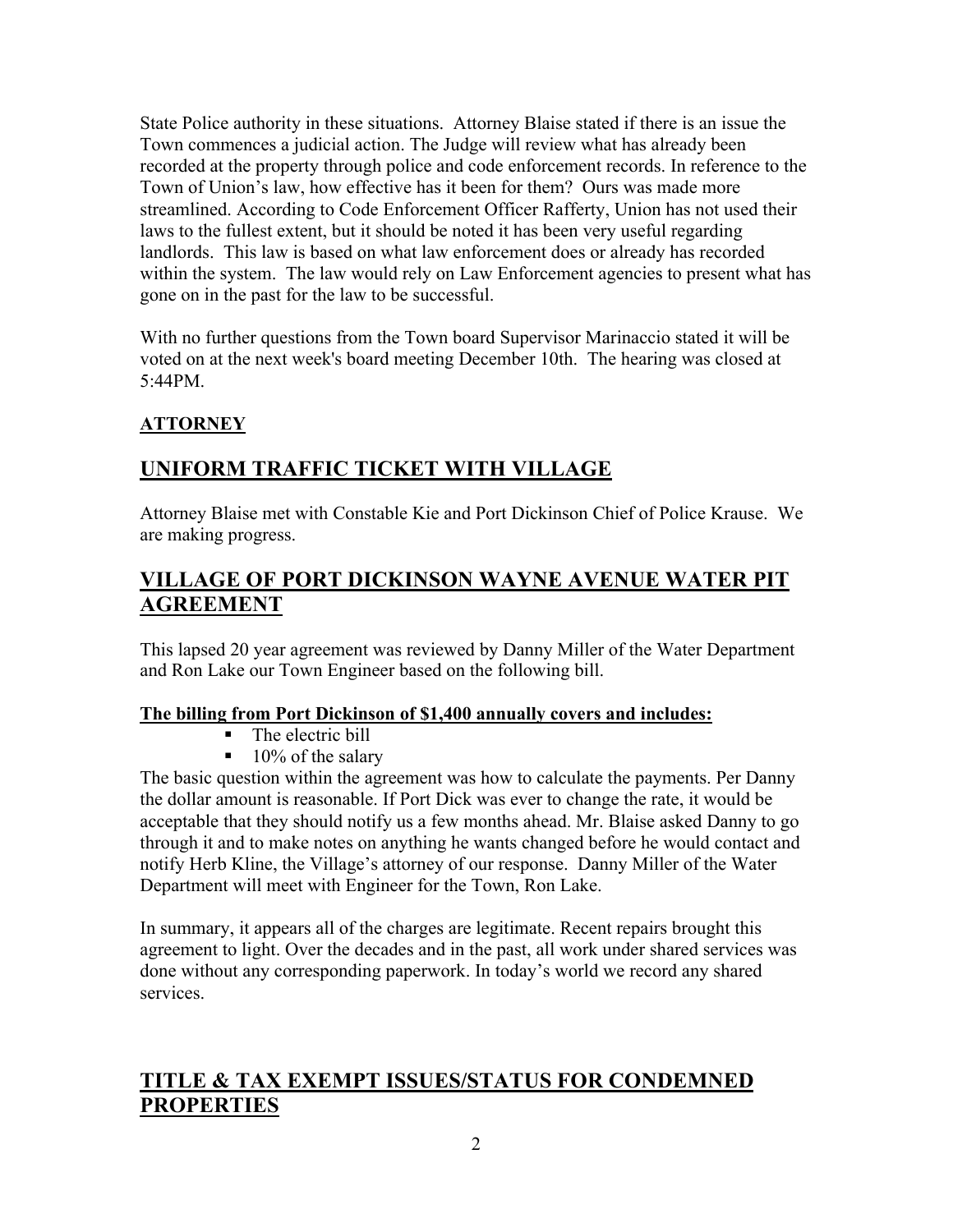The Town of Dickinson now owns 34/36 North Broome Street. It is condemned and is now on the tax exempt list. Also, 213 Bevier is closer to foreclosure; any day now. In addition, 50 N. Broad Street is in foreclosure and will probably transfer by spring 2013. 13 Bellaire is in the final stages of the assessment of the property and several parties have expressed interest in it. The Town will work with **Broome County Real Property** until all these property transfers have been completed. Soon the assessed values of all of these properties will be completed and hopefully, the Town can list them on the real estate market to get them back on the Town's tax rolls. It would be less work for Joel Kie of the Highway Department to keep them mowed and within code.

### **REVISIONS TO CELL TOWER LOCAL LAW**

Nothing to report.

# **COMMITTEE: DEFINITIONS OF EDUCATIONAL AND RELIGIOUS USES IN AN R-1 ZONE**

The Planning Board is to come up with revisions and present them to the board.

In the interim Code Enforcement officer, Steve Rafferty and Attorney Blaise met and reported they are both satisfied with the religious and educational definitions from the committee. A proposal on the table is they would need a 'special permit' for a church to operate other venues as an accessory use. For example, if a used clothing operation or even a day care facility is proposed, then it is not a religious thing. They would need a 'special permit' to operate it on the property. They will be incorporated into what the advisory committee sent in and it should also be reviewed by the board before hand. If there are any questions please forward them to Mr. Blaise. It should be noted, the Planning Board meeting went very well. A public hearing would be scheduled in January or February.

### **CHAIR**

## **BCC SMOKING ISSUE**

There is nothing new to report regarding an alternate smoking site on the BCC campus. Councilman Burns noticed the BCC Campus Security was stopping people and requesting them to stop smoking on Boland Road, which is off campus. Mr. Marinaccio reported Binghamton U campus is included in a proposed statewide no smoking ban on SUNY campuses. It will be interesting to see how this will turn out.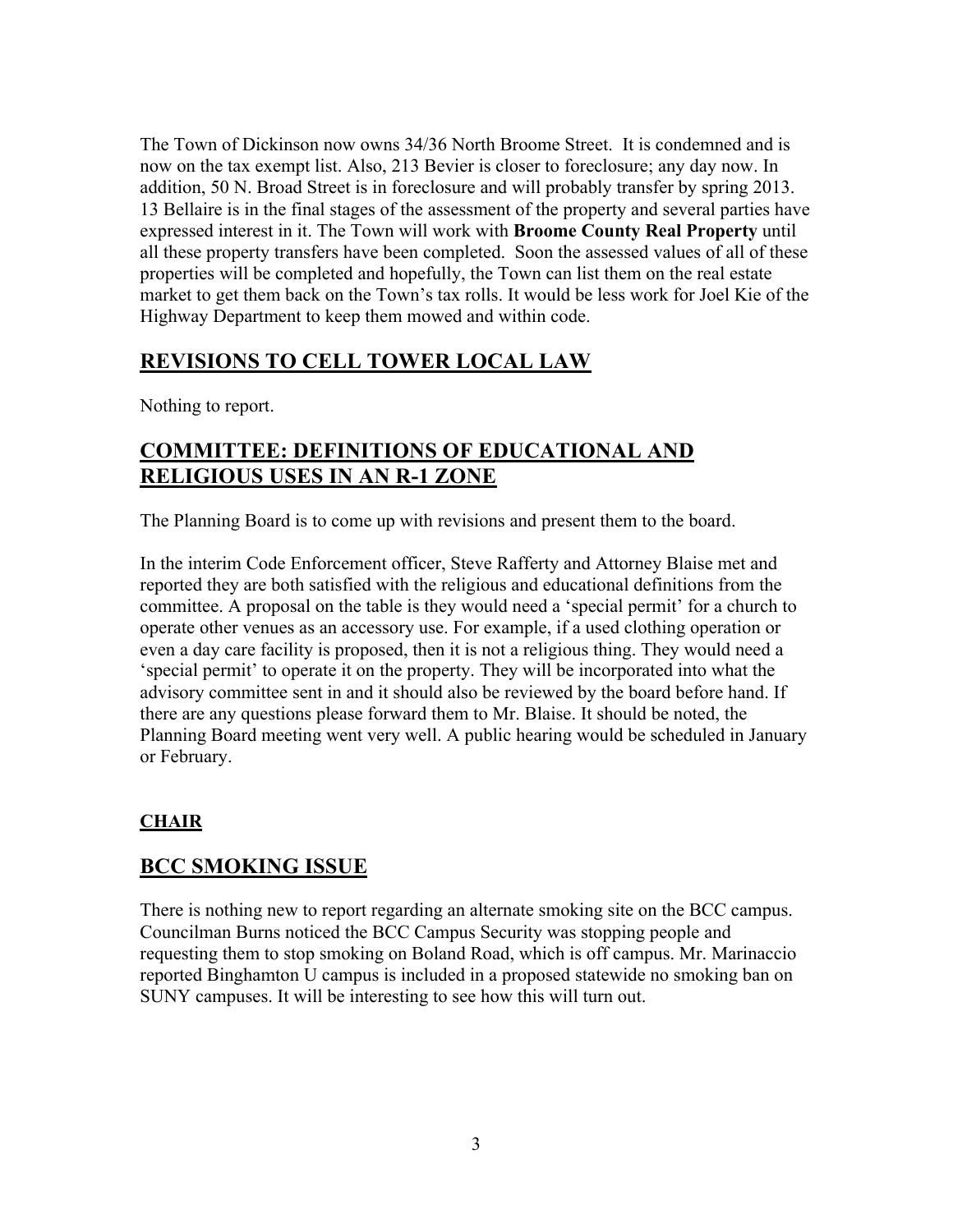## **REVIEW OF EMPLOYEE HAND BOOK**

Supervisor Marinaccio stated there were few changes and will sign off with each department. It will then be presented to all employees. His comment is that it is a document we need to have in place for current or new employees. No major operating changes and thanked all of the Board for their input.

### **DATE OF DEMOLITION OF 34/36 N. BROOME STREET**

No dates yet. Contracts need to be prepared by Attorney Blaise to LCP and Jennings Environmental. The demo would probably be early next year.

## **MEETING SCHEDULES FOR 2013**

No major changes. Note meetings will be held on a Tuesday when the prior day is a Monday Holiday. After a survey by the employees, the majority vote was Martin Luther King Holiday would be traded to Good Friday. These are the days the Town Hall is closed. Vote on it at the January 14th meeting.

#### **17 MARKET STREET**

There has been lots of stuff going on at this address. Two (2) more law enforcement calls were made.

### **BJCSTP REGULATIONS**

The Town received a reimbursement check, not a credit, in the amount of \$104,605K that goes through and including 2010. This goes back into the sewage account. Danny Morabito asked Oliver how we know the amount is accurate. Supervisor Marinaccio response over one year ago which the Binghamton Press reported, the formula was incorrect. It so happened, a New York State Comptroller audit and a new person working there ,who is now the controller, supposedly gets involved to calculate the data. Danny Miller of the water department stated they got behind and now they have a new way of billing. Every January they review the formula so it's different every year. We only owed them once in the past and that was several years ago. At one point, Johnson City challenged their \$1million bill so it caused them to go back and perform an audit. They have put the plant on 'alert' to act responsibly and in a fiduciary manner. The check has been deposited.

### **HANDICAPPED PARKING REQUEST**

Supervisor Marinaccio reviewed the handicapped policy and followed up on the correspondence regarding a request to designate a handicapped parking spot to a lady who is renting at 31 Pulaski Street. He stated it cannot be a spot for one (1) person. In the meantime, Mr. Marinaccio drove by to better understand the street dynamics. This street is on an incline and is quite narrow. There is no room on the street.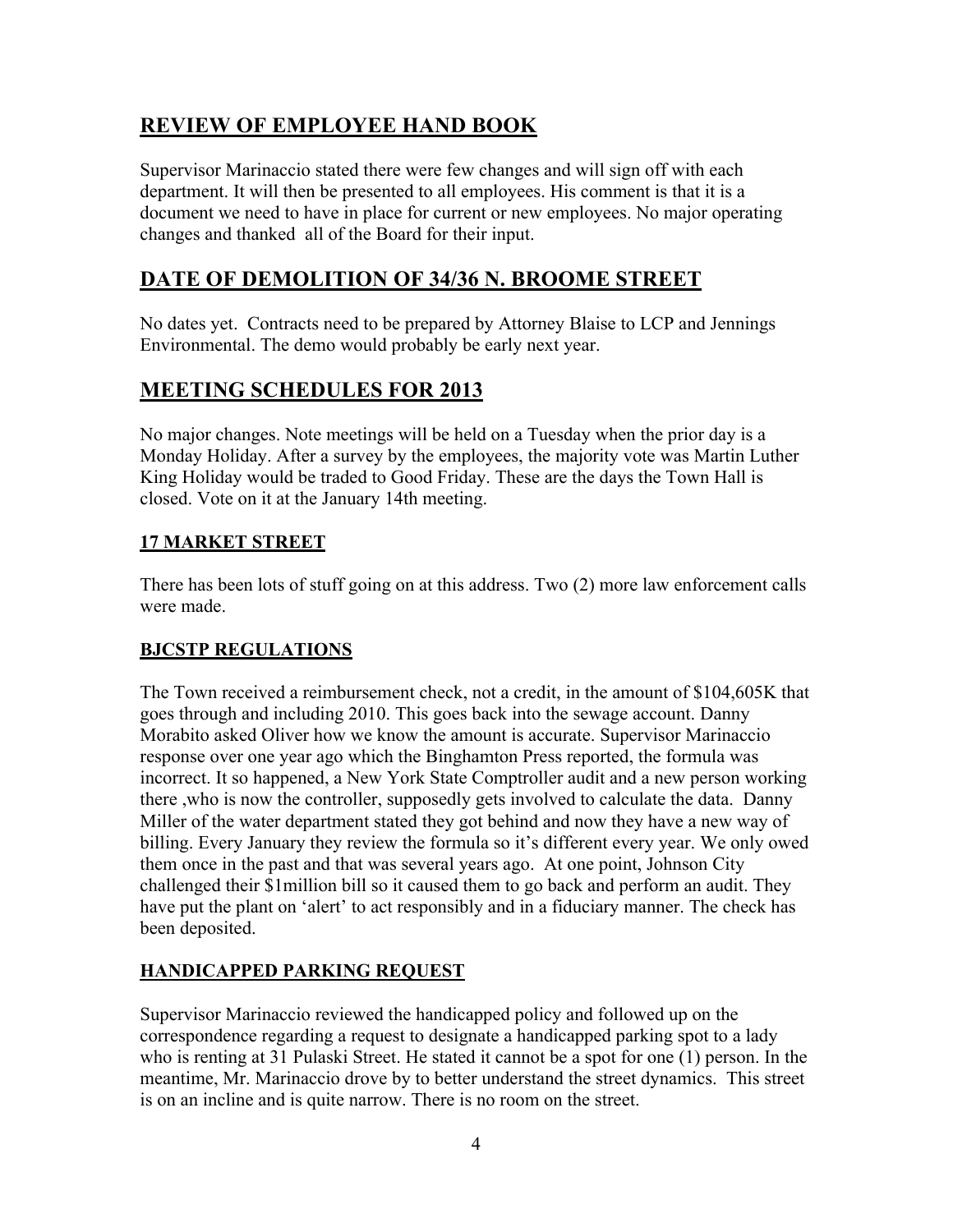It should be noted, when Town snow trucks are plowing or salting, it is even difficult for the Highway Department to operate safely and without sliding into vehicles parked on the street. Since she was disappointed in his answer she went to the **Office for the Aging** of which he received a call by the agency. After a conversation, the agency will call him back after they contact the land lord of the property and the renter.

#### **SUPERVISOR TO SPEAK AT CORNELL COOPERATIVE EXTENTION**

Supervisor Marinaccio agreed to be the key note speaker at the Cornell Co-Op Extension, at their next meeting, located at 840 Front Street.

Supervisor Marinaccio asked if there were questions pertaining to his portion of the meeting, there were none.

#### **PUBLIC WORKS**

#### **SEWER FLOW MANAGEMENT FOR INCLUSION OF BJCSTP REGULATIONS IN TOWN CODE**

Engineer for the Town, Ron Lake reviewed the report he provided to the Town board. It is very confusing, so we need to find a way to define it in language and a manner the public can comprehend so he went into detail of his report findings. Outside users pay 1 and ½ times of what we pay to Binghamton and Johnson City Joint Sewage Treatment. We need to compare it to our annual costs of what Dickinson will charge. We could get approximately 1/3 of our costs back.

After he reviewed several pages of formulas to the board, Danny Miller, of the Water Department, stated this is all of house meters not on wet flow. It is suggested that we have an agreement prepared first and then we can go back to amend it. They could challenge the engineer's Flow Management figures. We'll work with whatever is later presented. It should be noted that recorded water readings of four (4) municipalities and during a heavy rain we notice a greater flow because this includes rain and all rain gutter flow. A smoke test will also be carried out.

After a lengthy discussion the question is, 'Do we anticipate any major problems with Binghamton?' If there are, we will work through this. As a town we need to maintain these pipes and we want to do the right thing. Ron Lake confirmed we can use these formulas.

In conclusion, Supervisor Marinaccio recommended we offer to meet with each individual municipality to review our number by sending a letter.